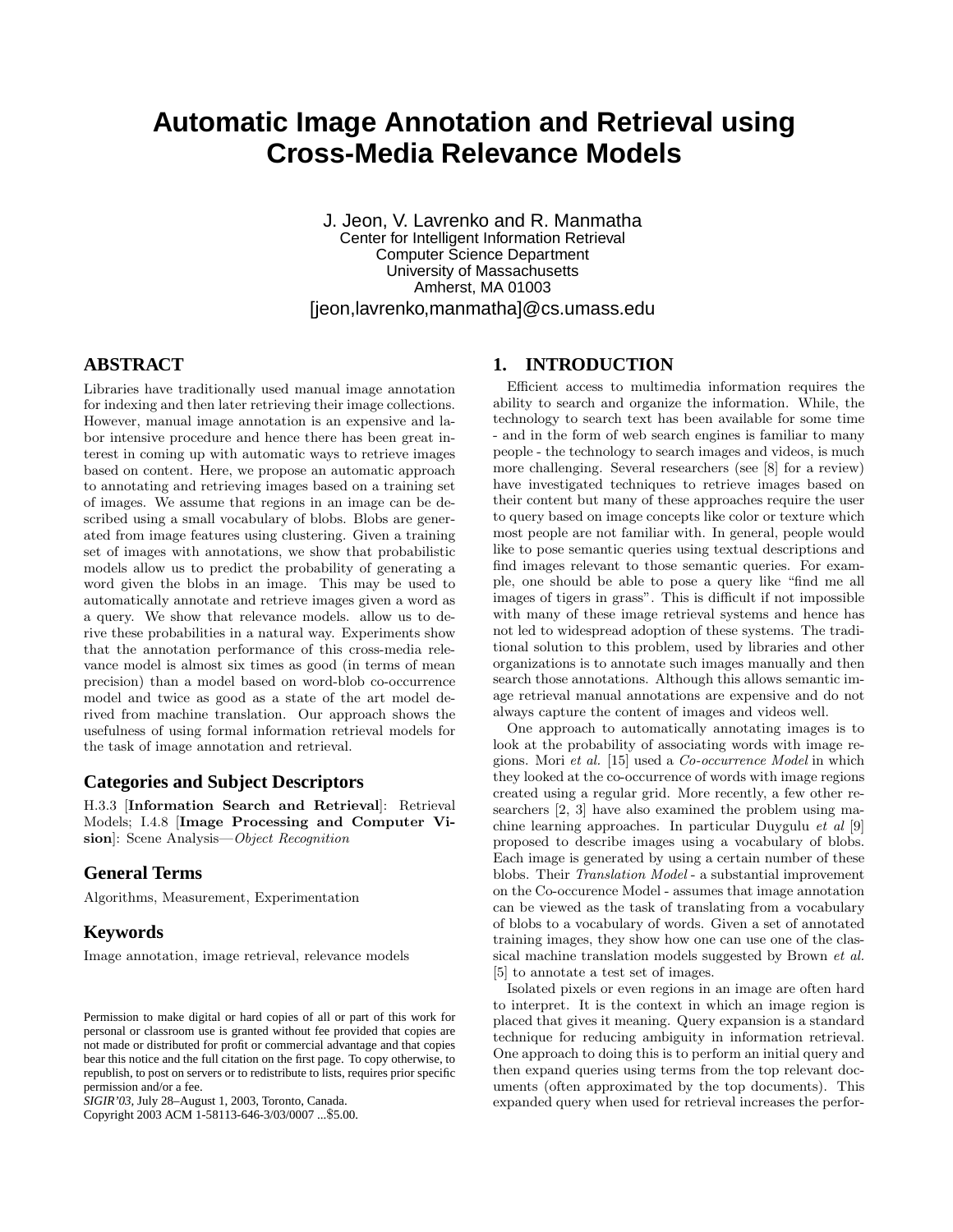mance substantially. In the image context, tigers are more often associated with grass, water, trees or sky and less often with objects like cars or computers and we want to take advantage of this context.

Relevance-based language models [13, 14] were introduced to allow query expansion to be performed in a more formal manner. These models have been successfully used for both ad-hoc retrieval and cross-language retrieval. Here, we investigate the problem of automatically annotating images as well as the ranked retrieval of images using a modification of the relevance model. As in Duygulu  $et \ al \ [9]$  we assume that every image may be described using a small vocabulary of blobs. Using a training set of annotated images, we learn the joint distribution of blobs and words which we call a cross-media relevance model (CMRM) for images. There are two ways this model can be used. In the first case, which corresponds to document based expansion, the blobs corresponding to each test image are used to generate words and associated probabilities from the joint distribution of blobs and words. Each test image can, therefore, be annotated with a vector of probabilities for all the words in the vocabulary. We call this the probabilistic annotation-based crossmedia relevance model (PACMRM). Given a query word, this model can be used to rank the images using a language modeling approach [12, 11, 4, 18]. While this model is useful for ranked retrieval, it is less useful for people to look at. Fixed length annotations can be generated by using the top N ( $N = 3$ , 4 or 5) words (without their probabilities) to annotate the images. This model is called the fixed annotation-based cross-media relevance model (FACMRM). FACMRM is not useful for ranked retrieval (since there are no probabilities associated with the annotations) but is easy for people to use when the number of annotations is small.

In the second case, which corresponds to query expansion, the query word(s) is used to generate a set of blob probabilities from the joint distribution of blobs and words. This vector of blob probabilities is compared with the vector of blobs for each test image using Kullback-Liebler (KL) divergence and the resulting KL distance is used to rank the images. We call this model the direct-retrieval cross-media relevance model (DRCMRM).

We should point out that cross-media relevance models are not translation models in the sense of translating words to blobs. Instead, these models take advantage of the joint distribution of words and blobs - that is the fact that an image can be described both using image features (blobs) and text (words). As Duygulu et al.[9] point out the problem of object recognition can be viewed as one of assigning "names" or words to images or image regions. In our model, we assign words to entire images and not to specific blobs because the blob vocabulary can give rise to many errors.

Our annotation-based model performs much better than either the Co-occurrence Model or the Translation Model on the same dataset (same training and test images and the same features). Specifically, for the top 49 annotations, we show that FACMRM gives a mean precision of 0.41 compared to 0.20 (obtained from published results [9]) for the Translation Model. This is twice as good as the Translation Model. At the same time the FACMRM also has a much higher recall than the Translation Model. Both models perform substantially better than the Co-occurrence Model. PACMRM and DRCMRM cannot be directly compared to the other systems since the Translation Model and the Co-



Figure 1: Images automatically annotated as "sunset" (FACMRM) but not manually annotated as "sunset". The color of sunset may not show up clearly in black and white versions of this figure.

occurrence model have not been used for ranked retrieval.

Figure 1 illustrates the power of the relevance model. The figure shows three images (from the test set) which were annotated with "sunset" by FACMRM. Although the three are clearly pictures of sunset (the last picture shows both a sun and a sunset), the word "sunset" was missing from the manual annotations. In these cases, the model allows us to catch errors in manual annotation.

This paper is organized as follows. We discuss related work in section 2. This is followed by a brief discussion of how the blob features are constructed. Section 4 has a discussion of the cross-media language model and how it can be used for image annotation and retrieval. Section 5 shows experimental results for the different models and compares them to those for the Translation and Co-occurrence Model. The section also shows example results to illustrate the different aspects of the model. Finally, the last section concludes with a discussion of future work in this area.

### **2. RELATED WORK**

While there has been some work on statistical models for object recognition and image retrieval [10], there has been little work on automatically annotating images. We have already mentioned the Co-occurrence [15] and Translation Models [9]. The Co-occurrence model tends to require large numbers of training samples to estimate the correct probability and also tends to map frequent words to every blob. Duygulu et al [9] also try to use their Translation Model to label individual regions in the image. Picard and Minka [16] describe a tool for users to semi-automatically annotate image regions by selecting positive and negative examples manually and then using texture similarity to propagate annotations. Barnard and Forsyth[2] extended Hofmann's Hierarchical Aspect Model for text and proposed a multimodal hierarchical aspect model for hierarchical clustering of images and words. The results of this model are not available in a form which can be directly compared to our present model. Blei and Jordan [3] extended the Latent Dirichlet Allocation (LDA) Model and proposed a Correlation LDA model which relates words and images. This model assumes that a Dirichlet distribution can be used to generate a mixture of latent factors. This mixture of latent factors is then used to generate words and regions. EM is again used to estimate this model. Blei and Jordan show a few examples for labeling specific regions in an image. They also report recall-precision graphs for retrieval performance based on one word queries but the results are not directly comparable since the datasets are different.

# **3. DISCRETE FEATURES IN IMAGES**

An important question is how can one obtain an image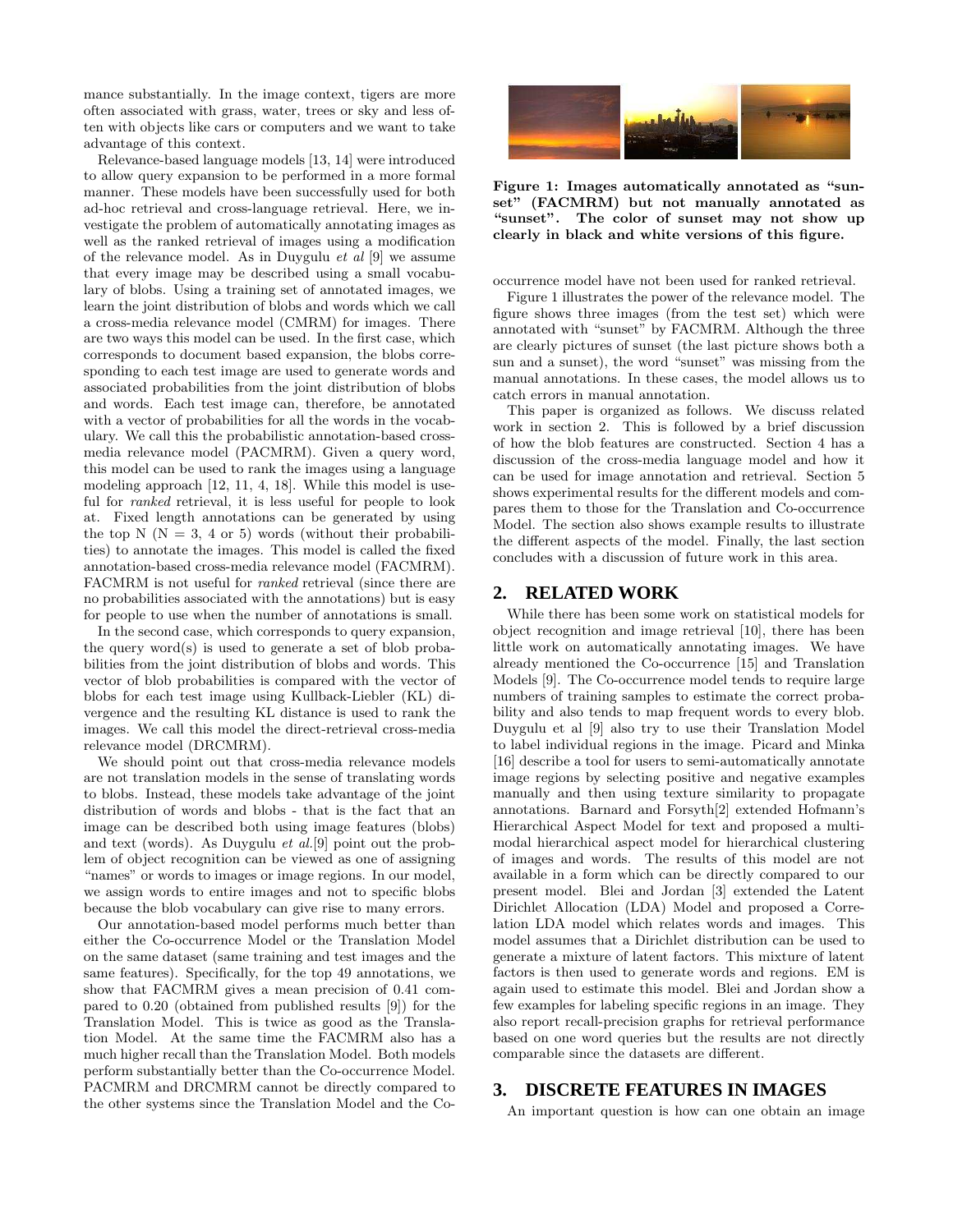vocabulary. In other words, how does one represent every image in the collection using a subset of items from a finite set of items. An intuitive answer to this question is to segment the image into regions, cluster similar regions and then use the regions as a vocabulary. The hope is that this will produce semantic regions and hence a good vocabulary. In general, image segmentation is a very fragile and erroneous process and so the results are usually not very good.

Barnard and Forsyth[2] and Duygulu et al. [9] used general purpose segmentation algorithms like Blobworld[7] and Normalized-cuts[17] to extract regions. These algorithms do not always produce good segmentations (see Figure 2) but are useful for building and testing models. For each segmented region, features such as color, texture, position and shape information are computed. Duygulu et al [9] used Normalized-cuts to segment images and then extracted 33 features from the images. They ignored regions which were smaller than a threshold size. Given a set of training images, a K-means clustering algorithm  $(K = 500)$  is applied to cluster the regions on the basis of these features. These 500 clusters which they call "blobs" compose the vocabulary for the set of images. Each blob is assigned a unique integer to serve as its identifier (analogous to a word's ASCII representation). All images in the training set can now be represented as a set of blobs from this vocabulary. Figure 2 shows the segmentation and the clustering process for some training images. The resulting blobs produced by this approach still leave a lot to be desired (see for example section 5.4). However, given the complexity of images, this is a good first start. Given a new test image, it can be segmented into regions and region features can be computed. The blob which is closest to it in cluster space is assigned to it. Our primary purpose in this paper is to show that relevance models are a powerful tool for solving the problem of image annotation and retrieval. In order to make a fair comparison with other models we choose to use their [9] data and feature sets.

# **4. CROSS-MEDIA RELEVANCE MODELS**

Suppose we are given a collection  $\mathcal C$  of un-annotated images. Each image  $I \in \mathcal{C}$  is represented by a discrete set of blob numbers, generated as described in Section 3:  $I = \{b_1 \ldots b_m\}$ . In this section we develop a formal model that allows us to answer the following questions:

- (i) Given an un-annotated image  $I \in \mathcal{C}$ , how can we automatically assign meaningful keywords to that image?
- (ii) Given a text query  $w_1$ ...  $w_k$ , how can we retrieve images  $I \in \mathcal{C}$  that contain objects mentioned in the query?

We assume there exists a training collection  $\mathcal T$ , of annotated images, where each image  $J \in \mathcal{T}$  has a dual representation in terms of both words and blobs:

 $J = \{b_1 \ldots b_m; w_1 \ldots w_n\}.$  Here  $\{b_1 \ldots b_m\}$  represents the blobs corresponding to regions of the image and  $\{w_1 \ldots w_n\}$  represents the words in the image caption <sup>1</sup>. The number of blobs and words in each image  $(m \text{ and } n)$ may be different from image to image. In contrast to the translation model, we do not assume that there is an underlying one-to-one correspondence (alignment) between the blobs and the words in an image, we only assume that a set of keywords  $\{w_1 \ldots w_n\}$  is related to the set of objects represented by blobs  $\{b_1 \ldots b_m\}$ .

# **4.1 A Model of Image Annotation**

Suppose we are given an un-annotated image  $I \in \mathcal{C}$ . We have the blob representation of that image  $I = \{b_1 \ldots b_m\},\$ and want to automatically select a set of words  $\{w_1 \ldots w_n\}$ that accurately reflects the content of the image.

We adopt a generative language modeling approach [12, 11, 13]. Assume that for each image I there exists some underlying probability distribution  $P(\cdot|I)$ . We refer to this distribution as the *relevance model* of  $I$  (see [13, 14]). The relevance model can be thought of as an urn that contains all possible blobs that could appear in image  $I$ , as well as all words that could appear in the caption of I. We assume that the observed image representation  $\{b_1 \ldots b_m\}$  is the result of m random samples from  $P(\cdot|I)$ .

A natural way to annotate an image  $I$  would be to sample n words  $w_1 \ldots w_n$  from its relevance model  $P(\cdot|I)$ . In order to do that, we need to know the probability of observing any given word w when sampling from  $P(\cdot|I)$ . That is, we need to estimate the probability  $P(w|I)$  for every word w in the vocabulary. Given that  $P(\cdot|I)$  itself is unknown, the probability of drawing the word  $w$  is best approximated by the conditional probability of observing  $w$  given that we previously observed  $b_1 \ldots b_m$  as a random sample from the same distribution:

$$
P(w|I) \approx P(w|b_1 \dots b_m) \tag{1}
$$

We cannot use the prevalent maximum-likelihood estimator for that probability because the image representation  $b_1 \ldots b_k$  does not contain any words. However, we can use the training set  $T$  of annotated images to estimate the joint probability of observing the word w and the blobs  $b_1 \ldots b_m$ in the same image, and then marginalizing the distribution with respect to  $w$ . The joint distribution can be computed as the expectation over the images  $J$  in the training set:

$$
P(w, b_1, \ldots, b_m) = \sum_{J \in \mathcal{T}} P(J) P(w, b_1, \ldots, b_m | J) \quad (2)
$$

We assume that the events of observing w and  $b_1, \ldots, b_m$ are mutually independent once we pick the image  $J$ , and identically distributed according to the underlying distribution  $P(\cdot|J)$ . This assumption follows directly from our earlier decision to model each image as an urn containing both words and blobs. Since the events are independent, we can rewrite equation (2) as follows:

$$
P(w, b_1, \ldots, b_m) = \sum_{J \in \mathcal{T}} P(J) P(w|J) \prod_{i=1}^{m} P(b_i|J) \qquad (3)
$$

The prior probabilities  $P(J)$  can be kept uniform over all images in  $\mathcal T$ . Since the images  $J$  in the training set contain both words and blobs, we can use smoothed maximumlikelihood estimates for the probabilities in equation (3). Specifically, the probability of drawing the word  $w$  or a blob  $b$  from the model of image  $J$  is given by:

$$
P(w|J) = (1 - \alpha_J) \frac{\#(w, J)}{|J|} + \alpha_J \frac{\#(w, T)}{|T|}
$$
 (4)

$$
P(b|J) = (1 - \beta_J) \frac{\#(b, J)}{|J|} + \beta_J \frac{\#(b, T)}{|T|}
$$
 (5)

 $1$ <sup>1</sup>The word caption is used to denote keyword annotations in this paper except in section 6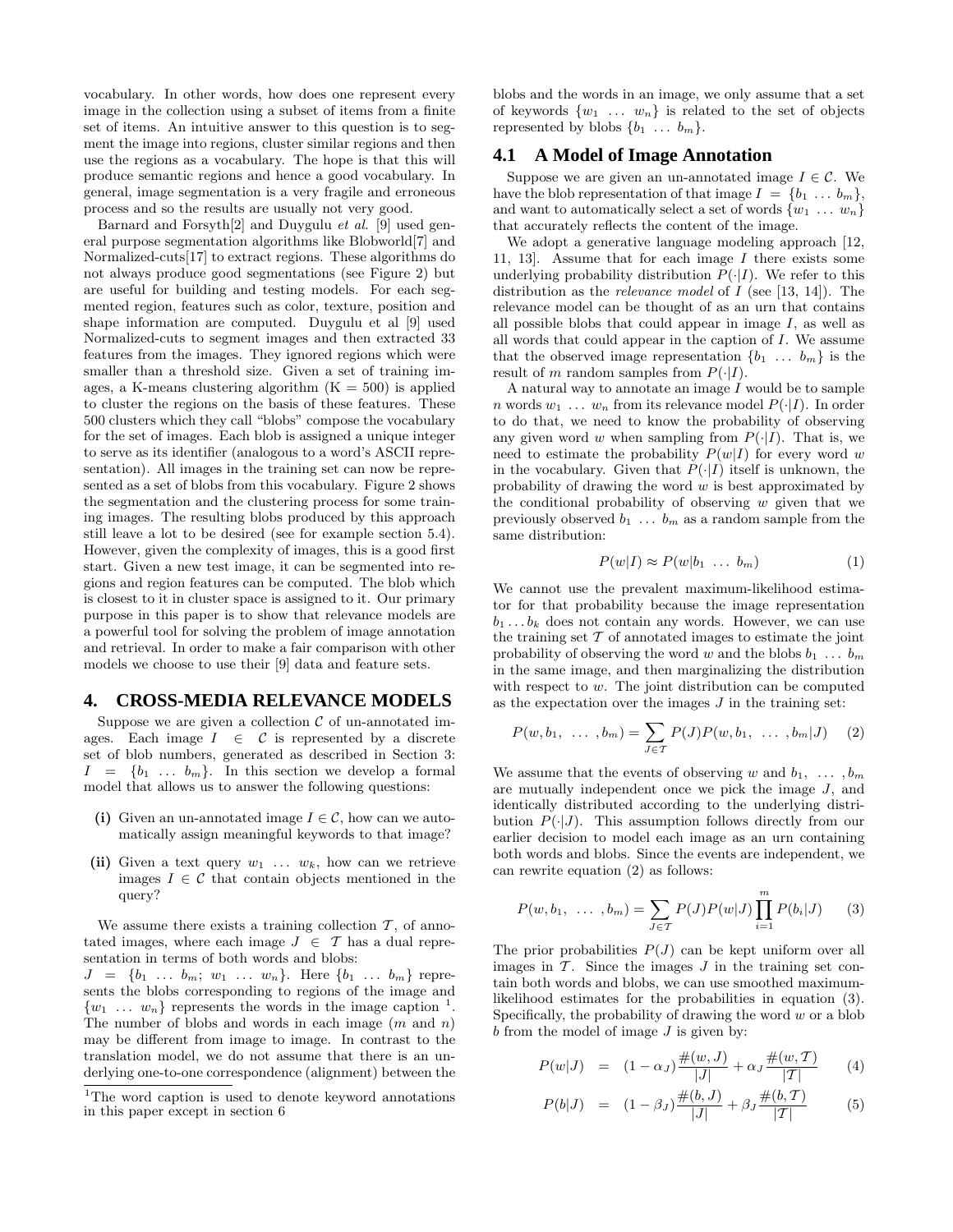

Figure 2: Image preprocessing: Step 2 shows the segmentation results from a typical segmentation algorithm (Blobworld) The clusters in step 3 are manually constructed to show the concept of blobs. Both the segmentation and the clustering often produce semantically inconsistent segments (breaking up the tiger) and blobs (seals and elephants in the same blob) .

Here,  $\#(w, J)$  denotes the actual number of times the word w occurs in the caption of image  $J$  (usually 0 or 1, since the same word is rarely used multiple times in a caption).  $\#(w, \mathcal{T})$  is the total number of times w occurs in all captions in the training set T. Similarly,  $\#(b, J)$  reflects the actual number of times some region of the image J is labeled with blob b, and  $#(b, T)$  is the cumulative number of occurrences of blob  $b$  in the training set.  $|J|$  stands for the aggregate count of all words and blobs occurring in image J, and  $|T|$  denotes the total size of the training set. The smoothing parameters  $\alpha_J$  and  $\beta_J$  determine the degree of interpolation between the maximum likelihood estimates and the background probabilities for the words and the blobs respectively. We use different smoothing parameters for words and blobs because they have very different occurrence patterns: words generally follow a Zipfian distribution, whereas blobs are distributed much more uniformly, due in part to the nature of the clustering algorithm that generates them. The values of these parameters are selected by tuning system performance on the held-out portion of the training set.

#### *4.1.1 Using the model for Image Annotation*

Equations  $(1)$  -  $(5)$  provide the machinery for approximating the probability distribution  $P(w|I)$  underlying some given image I. We can produce automatic annotations for new images by first estimating the distribution  $P(w|I)$  and then sampling from it repeatedly, until we produce a caption of desired length. Or we could simply pick a desired number n of words that have the highest probability under  $P(w|I)$ and use those words for the annotation.

#### **4.2 Two Models of Image Retrieval**

The task of image retrieval is similar to the general ad-hoc retrieval problem. We are given a text query  $Q = w_1 \ldots w_k$ and a collection  $\mathcal C$  of images. The goal is to retrieve the images that contain objects described by the keywords  $w_1 \ldots w_k$ , or more generally rank the images I by the likelihood that they are relevant to the query. We cannot simply use a text retrieval systems because the images  $I \in \mathcal{C}$  are assumed to have no captions. In the remainder of this section we develop two models of image retrieval. The first model makes extensive use of the annotation model developed in the previous section. The second model does not rely on annotations and instead "translates" the query into the language of blobs.

#### *4.2.1 Annotation-based Retrieval Model*

A simple approach to retrieving images is to annotate each image in  $\mathcal C$  using the techniques proposed in section 4.1 with a small number of keywords. We could then index the annotations and perform text retrieval in the usual manner. This approach is very straightforward, and, as we will show in section 5, is quite effective for single-word queries. However, there are several disadvantages. First, the approach does not allow us to perform ranked retrieval (other than retrieval by coordination-level matching). This is due to the binary nature of word occurrence in automatic annotations: a word either is or is not assigned to the image, it is rarely assigned multiple times. In addition, all annotations are likely to contain the same number of words, so documentlength normalization will not differentiate between images. As a result, all images containing some fixed number of the query words are likely to receive the same score. The second problem with indexing annotations is that we must a-priori decide what annotation length is appropriate. The number of words in the annotation has a direct influence on the recall and precision of this system. In general, shorter annotations will lead to higher precision and lower recall, since fewer images will be annotated with any given word. Short annotations are more appropriate for a casual user, who is interested in finding a few relevant images without looking at too much junk. On the other hand, a professional user may be interested in higher recall and thus may need longer annotations. Consequently, it would be challenging to field the retrieval system in a way that would suit diverse users.

An alternative to fixed-length annotation is to use probabilistic annotation. In section 4.1 we developed a technique that assigns a probability  $P(w|I)$  to every word w in the vocabulary. Rather than matching the query against the few top words, we could use the entire probability distribution  $P(\cdot|I)$  to score images using a language-modeling approach [12, 11, 4, 18]. In a language modeling approach we score the documents (images) by the probability that a query would be observed during i.i.d. random sampling from a document (image) language model. Given the query  $Q = w_1 \ldots w_k$ , and the image  $I = \{b_1 \ldots b_m\}$ , the probability of drawing  $Q$  from the model of  $I$  is:

$$
P(Q|I) = \prod_{j=1}^{k} P(w_j|I)
$$
 (6)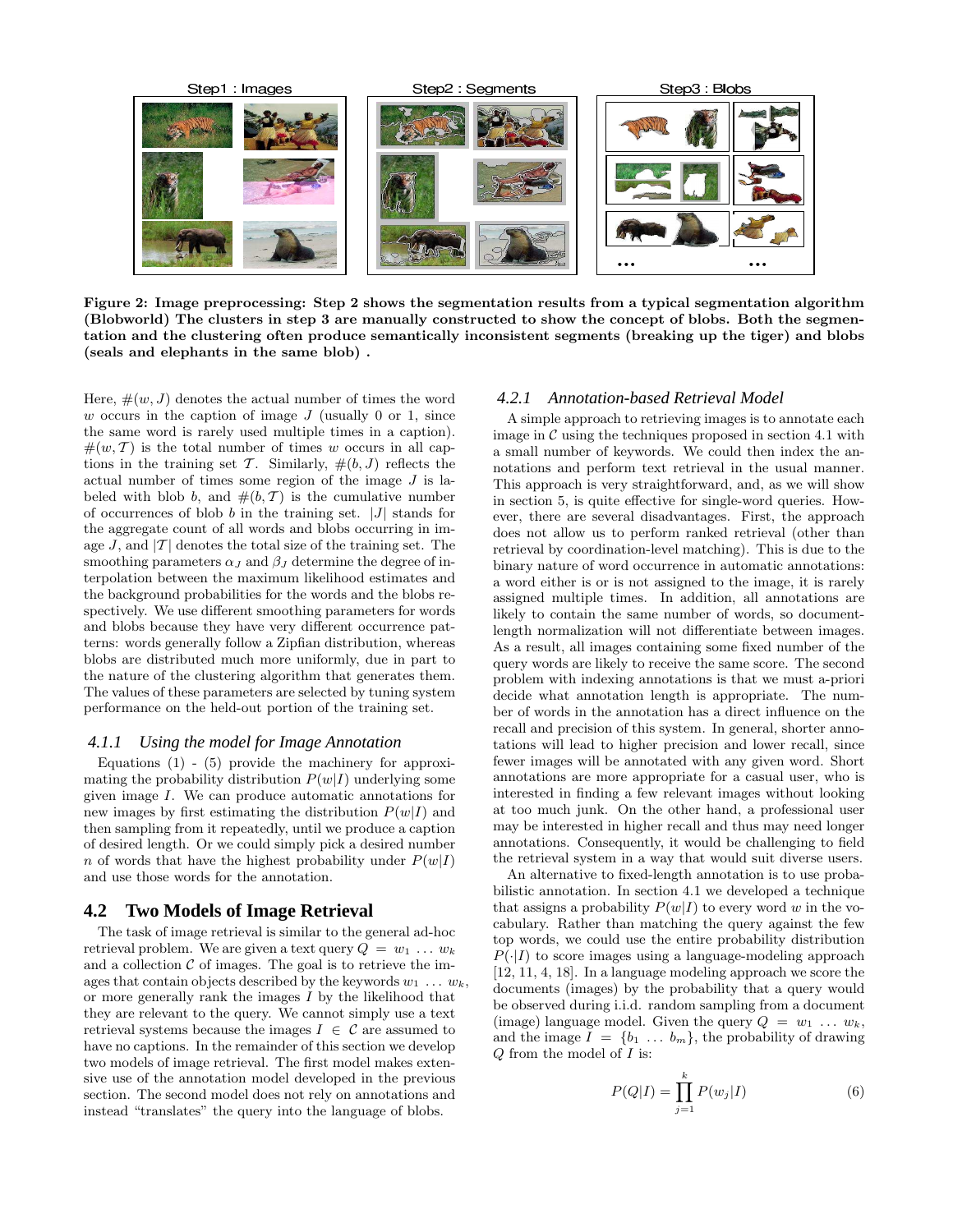where  $P(w_i | I)$  is computed according to equations (1) - (5). This model of retrieval does not suffer from the drawbacks of fixed-length annotation and allows us to produce ranked lists of images that are more likely to satisfy diverse users.

#### *4.2.2 Direct Retrieval Model (DRCMRM)*

The annotation-based model outlined in section 4.2.1 in effect converts the images in  $\mathcal C$  from the blob-language to the language of words. It is equally reasonable to reverse the direction and convert the query into the language of blobs. Then we can directly retrieve images from the collection  $\mathcal C$  by measuring how similar they are to the blob-representation of the query. The approach we describe was originally proposed by [14] for the task of cross-language information retrieval. We start with a text query  $Q = w_1 \dots w_k$ . We assume that there exists an underlying relevance model  $P(\cdot|Q)$ , such that the query itself is a random sample from that model. We also assume that images relevant to Q are random samples from  $P(\cdot|Q)$  (hence the name relevance model). In the remainder of this section we describe: (i) how to estimate the parameters  $P(b|Q)$  of this underlying relevance model, and (ii) how we could rank the images with respect to this model.

Estimation of the unknown parameters of the query model is performed using the same techniques used in section 4.1. The probability of observing a given blob  $b$  from the query model can be expressed in terms of the joint probability of observing b from the same distribution as the query words  $w_1 \ldots w_k$ :

$$
P(b|Q) \approx P(b|w_1 \dots w_k) = \frac{P(b, w_1 \dots w_k)}{P(w_1 \dots w_k)} \qquad (7)
$$

The joint probability  $P(b, w_1 \ldots w_k)$  can be estimated as an expectation over the annotated images in the training set, by assuming independent sampling from each image  $J \in \mathcal{T}$ :

$$
P(b, w_1, \ldots, w_k) = \sum_{J \in \mathcal{T}} P(J) P(b|J) \prod_{i=1}^{k} P(w_i|J) \qquad (8)
$$

The probabilities  $P(b|J)$  and  $P(w_i|J)$  can be estimated from equation (5). The prior probabilities  $P(J)$  can be kept uniform, or they can be set to reflect query-independent user preferences for a particular type of image, if such information is available.

Ranking. Together, equations (7) and (8) allow us to "translate" the query Q into a distribution  $P(\cdot|Q)$  over the blob vocabulary. What remains is to specify how this distribution can be used for effective ranking of images  $I \in \mathcal{C}$ . One possibility would be to rank the images by the probability that they are a random sample from  $P(\cdot|Q)$ , as was suggested for the task of ad-hoc retrieval in [13]. In this paper we opt for a specific case [6] of the more general risk minimization framework for retrieval proposed and developed by [18]. In this approach, documents (images) are ranked according to the negative Kullback-Liebler divergence between the query model  $P(\cdot|Q)$  and the document (image) model  $P(\cdot|I)$ :

$$
-KL(Q||I) = \sum_{b \in \mathcal{B}} P(b|Q) \log \frac{P(b|I)}{P(b|Q)}\tag{9}
$$

Here  $P(b|Q)$  is estimated using equations (7) and (8), while  $P(b|I)$  can be computed directly from equation (5), since every image  $I \in \mathcal{C}$  has a blob representation.

## **5. EXPERIMENTAL RESULTS**

In this section we will discuss details of the dataset used and also show experimental results using the different models. Section 5.2 compares the results of the fixed length annotation model FACMRM with the Co-occurrence and Translation Models. This is followed by results on the two retrieval models PACMRM and DRCMRM. Finally, we show some examples to illustrate different aspects of the models.

#### **5.1 Dataset**

Since our focus in this paper is on models and not features we use the dataset in Duygulu *et al.* [9]  $\frac{2}{s}$ . This also allows us to compare the performance of models in a strictly controlled manner. The dataset consists of 5,000 images from 50 Corel Stock Photo cds. Each cd includes 100 images on the same topic. Segmentation using normalized cuts followed by quantization ensures that there are 1-10 blobs for each image. Each image was also assigned 1-5 keywords. Overall there are 371 words and 500 blobs in the dataset. Details of the above process are contained in Duygulu et al [9]. We divided the dataset into 3 parts - with 4,000 training set images, 500 evaluation set images and 500 images in the test set. The evaluation set is used to find system parameters. After fixing the parameters, we merged the 4,000 training set and 500 evaluation set images to make a new training set. This corresponds to the training set of 4500 images and the test set of 500 images used by Duygulu et al [9].

#### **5.2 Automatic Image Annotation**

The FACMRM model uses a fixed number of words to annotate the images. To evaluate the annotation performance, we retrieve images using keywords from the vocabulary (note that this is not ranked retrieval). We can easily judge the relevance of the retrieved images by looking at the real (manual) annotations of the images. The recall is the number of correctly retrieved images divided by the number of relevant images in the test dataset. The precision is the number of correctly retrieved images divided by the number of retrieved images. We calculate the mean of precisions and recalls for a given query set. To combine recall and precision in a single efficiency measure, we use the F-measure,  $F = \frac{2*recall*precision}{recall+precision}.$ 

#### *5.2.1 Finding model parameters*

Our model requires the estimation of two smoothing parameters,  $\alpha_J$  for word smoothing and  $\beta_J$  for blob smoothing. These parameters were estimated by training on a 4000 image set and testing on the 500 image evaluation set. One can trade-off recall for precision in this task by varying the smoothing parameters. We optimize on the Fmeasure (which is a function of both recall and precision) to pick the best smoothing parameters. It turns out  $\alpha_J = 0.1$ and  $\beta_J = 0.9$ . These parameters were used to compare FACMRM with other models.

#### *5.2.2 Model Comparison*

We compare the annotation performance of the three models - the Co-occurrence Model, the Translation Model and FACMRM. We annotate each test image with 5 keywords for both the Co-occurrence Model and FACMRM. The Trans-

<sup>2</sup>Available at http://www.cs.arizona.edu/people/kobus/ research/data/eccv 2002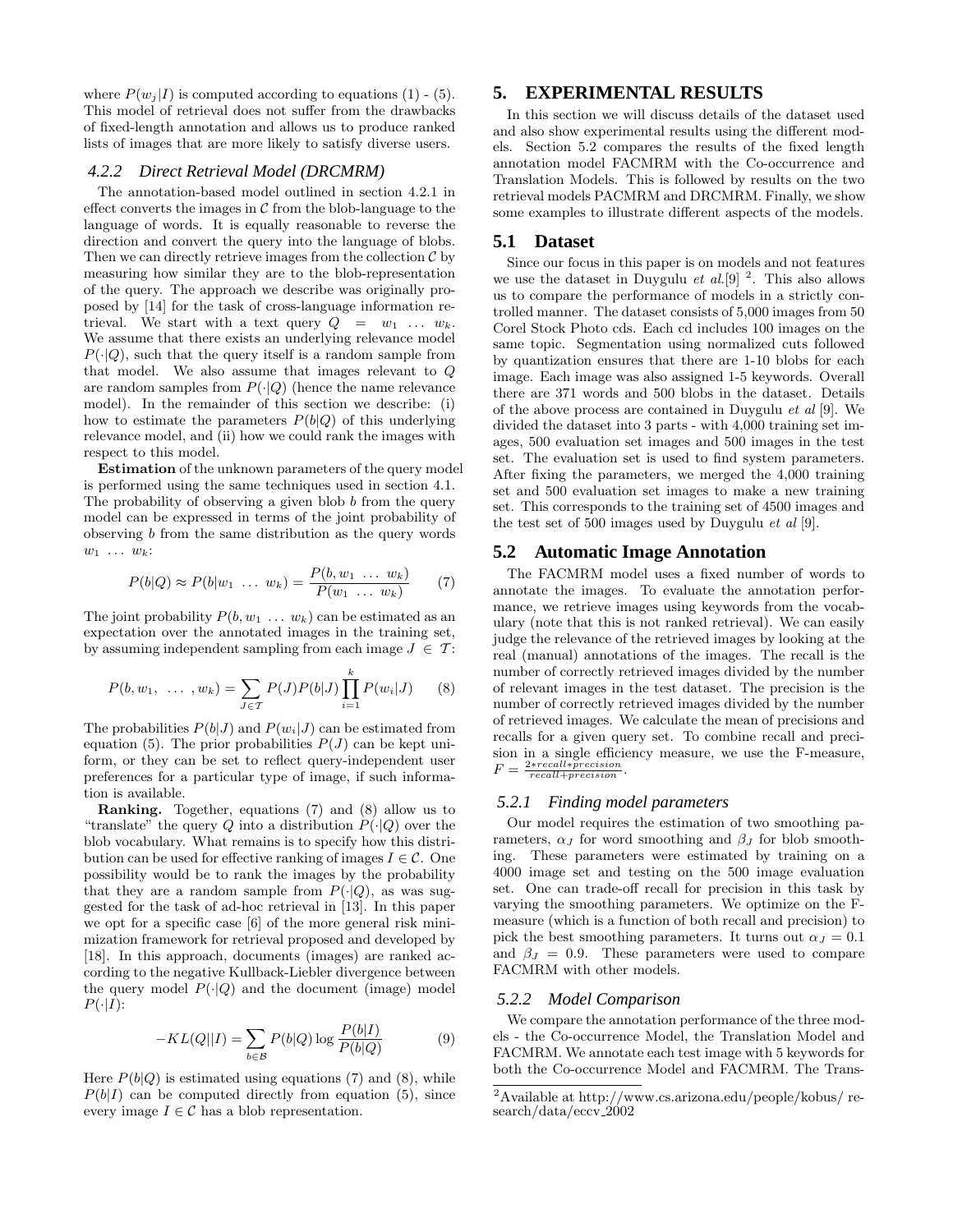

Figure 3: Comparison of 3 models: The graph shows mean precisions and recall for 3 different models for 70 queries (one word queries). FACMRM significantly outperforms other models.

lation Model annotates different images with different numbers of keywords. A total of 263 one word queries are possible in the dataset. The number of queries which retrieve at least one relevant image vary depending on the models - the Co-occurrence Model has 19, Translation Model has 49 and FACMRM has 66 queries. The union of these three query sets gives us a new 70 query set. Figure 3 shows the precision and recall of each model for this query set. The Co-occurrence Model has 0.07 mean precision and 0.11 mean recall, the Translation Model has 0.14 mean precision and 0.24 recall and the FACMRM has 0.33 mean precision and 0.37 mean recall. If we compare numbers for only the top 49 queries (since the Translation Model only has 49 queries which have at least one relevant document), the Translation Model has 0.20 mean precision and 0.34 mean recall and FACMRM has 0.41 mean precision and 0.49 mean recall. FACMRM is significantly better in terms of precision, recall and the number of keywords which are used to annotate images.

Discussion The Translation Model uses model 2 of Brown et al. [5] which requires that we sum over all the possible assignments of words to blobs.

$$
p(w|b) = \prod_{n=1}^{N} \prod_{j=1}^{M_n} \sum_{i=1}^{L_n} p(a_{nj} = i) t(w = w_{nj}|b = b_{ni}) \quad (10)
$$

where N is the #images,  $M_n$  is the #words in the n-th image and  $L_n$  is the #blobs in the *n*-th image.  $p(a_{nj} = i)$  is the assignment probability that in image  $n$ , a particular blob  $b_i$  is associated with a specific word  $w_i$ ,  $t(w = w_{ni} | b = b_{ni})$ (i.e. the transition probability of word  $w$  given blob  $b$ ). They use the EM algorithm to maximize this likelihood. Since EM requires constraints on the probabilities, they assume that the assignment probabilities when summed over the same number of words and images add up to one. Thus, for example, the assignment probabilities for all images having exactly 4 words and 8 blobs is equal to one. Unfortunately

this does not seem reasonable in this context and maybe one reason why the model does not perform as well as ours.

## **5.3 Evaluation of Ranked Retrieval**

| Query length    | 1 word | 2 words | 3 words | 4 words |
|-----------------|--------|---------|---------|---------|
| Number of qrys  | 179    | 386     | 178     | 24      |
| Relevant images | 1675   | 1647    | 542     | 67      |
| AveP (PACMRM)   | 0.1501 | 0.1419  | 0.1730  | 0.2364  |
| AveP (DRCMRM)   | 0.1697 | 0.1642  | 0.2030  | 0.2765  |

Table 1: Details of the different query sets and relative performance of the two retrieval models in terms of average precision.

We use the standard framework for evaluating the ranking effectiveness of the two retrieval models proposed in section 4.2. . The collection  $\mathcal C$  is composed of the testing set of 500 images. As a set of queries, we take all combinations of 1, 2, 3 and 4 words in the vocabulary. Since the number of all 3- and 4-word combinations is prohibitively large, we discard any queries that occur only once in the testing set. For a given query Q, the relevant images are the ones that contain all query words in the manual annotation (we use the manual annotations available for the test images purely for this evaluation). As evaluation metrics, we use the standard 11-point recall-precision graphs, along with non-interpolated average precision.

Table 1 shows the details of the four subsets of our query set, along with average precision for the two retrieval models on each of the subsets. We achieve average precision of above 0.2 on 3-4 word queries. This is particularly encouraging because the results are obtained over a large number of queries. As expected, performance is generally higher for longer queries. The direct retrieval model (DRCMRM) outperforms the annotation-based model (PACMRM) on all query subsets. The differences are statistically significant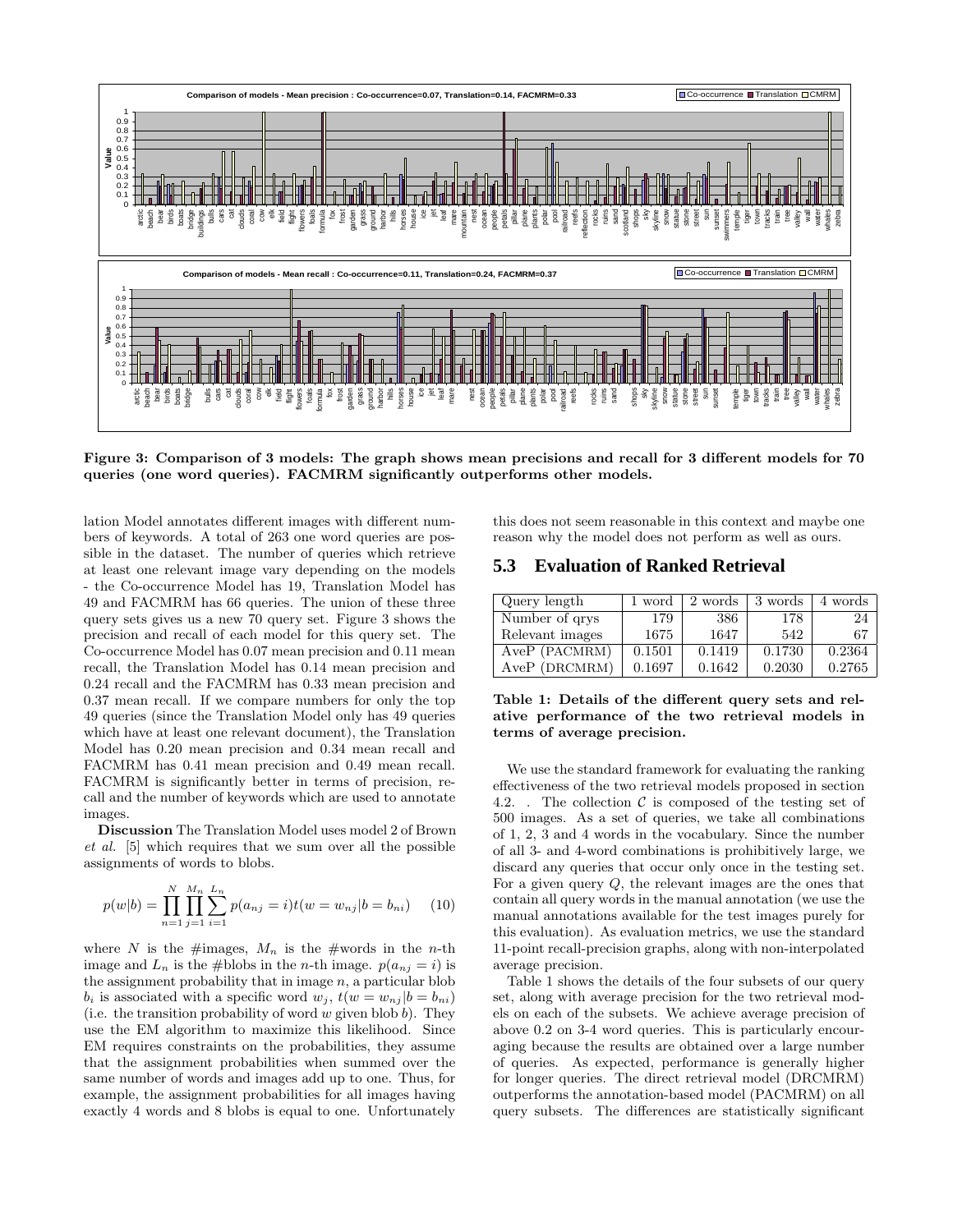| Image                   |                                  | Canon <b>A</b><br><b>WARRANTEE</b> |                                   |                                  |
|-------------------------|----------------------------------|------------------------------------|-----------------------------------|----------------------------------|
| Original<br>Annotation  | people pool<br>swimmers water    | formula tracks<br>cars<br>wall     | clouds mountain<br>sky<br>water   | foals horses<br>field<br>mare    |
| Automatic<br>Annotation | people<br>water<br>swimmers pool | wall<br>tracks<br>cars<br>formula  | mountain<br>sky<br>clouds<br>park | field<br>horses<br>foals<br>mare |

Figure 5: Automatic annotations (best four words) compared with the original manual annotations. In images 1, 2 and 4 the annotations are identical while in image 3 the annotations differ on one word "Park" (not unreasonable as in national park) instead of "water".



Figure 4: Performance of the two retrieval models on the task of ranked retrieval. Direct Retrieval model consistently outperforms the annotation model by a small margin.

|            |           | Sun  | Sunset |
|------------|-----------|------|--------|
| Original   | Recall    | 0.60 | 0.00   |
| Annotation | Precision | 0.46 | 0.00   |
| Modified   | Recall    | 0.5  | 0.57   |
| Annotation | Precision | 0.71 | በ 21   |

#### Table 2: Recall/precision of "sun" and "sunset" keywords before and after correcting erroneous manual annotations (only "sun" and "sunset" keywords).

according to the Wilcoxon test at the 5% confidence level. The exception is the 4-word query set, where it is not possible to achieve statistical significance because of the small number of queries. Figure 4 shows a recall-precision graph of the two models on the combined query set.

## **5.4 Illustrative Examples**

This section shows some illustrative examples of the annotations generated by our models. Figure 5 shows that for images 1, 2 and 4 the automatic and manual annotations are identical while for image 3, the automatic annotation generates "park" (which is a reasonable annotation) while it is manually annotated as "water".

| <b>Test image</b>                                                          | <b>Training image</b>                          |  |
|----------------------------------------------------------------------------|------------------------------------------------|--|
|                                                                            |                                                |  |
| Blobs: 163 43 147 451<br>117 282 88 79 147 360                             | Blobs: 147 147 88 79<br>282 88 79 451 147 117  |  |
| Real-annotation: pillar<br>sculpture stone temple<br>Auto-annotation: tree | Real-annotation: house<br>landscape roofs tree |  |
| house landscape roof                                                       |                                                |  |

Figure 6: Example of Bad Annotations: Although semantically different, the training and test image have 6 blobs in common. This points out the need for better blob descriptors.

Figure 6 shows that blobs are not always good descriptors of images. Since the test and training images have 6 blobs in common the model tends to annotate the test image with the words used to manually annotate the training image. However, this produces incorrect results showing that the blobs are at best an imperfect vocabulary.

As Figure 1 illustrates, manual annotations can often be wrong. Table 2 shows the the recall and precision obtained for the words "Sun" and "Sunset" used as queries. With the original manual annotations supplied with the dataset, the recall and precision for "Sunset" are 0. A significant factor is the incorrect human labeling of many of these images in both the test and training images. After correctly relabeling (by hand) the sun and sunset images in the dataset and re-training the model we get a much higher precision (0.21) and recall (0.57) for the "sunset" keyword. The precision for the "sun" keyword also improves dramatically while the recall drops slightly. Automatic annotation may be useful in checking the accuracy of manual annotations.

Figures 7 and 8 show example retrievals using DRCMRM in response to the text queries "tiger" and "pillar" respectively.